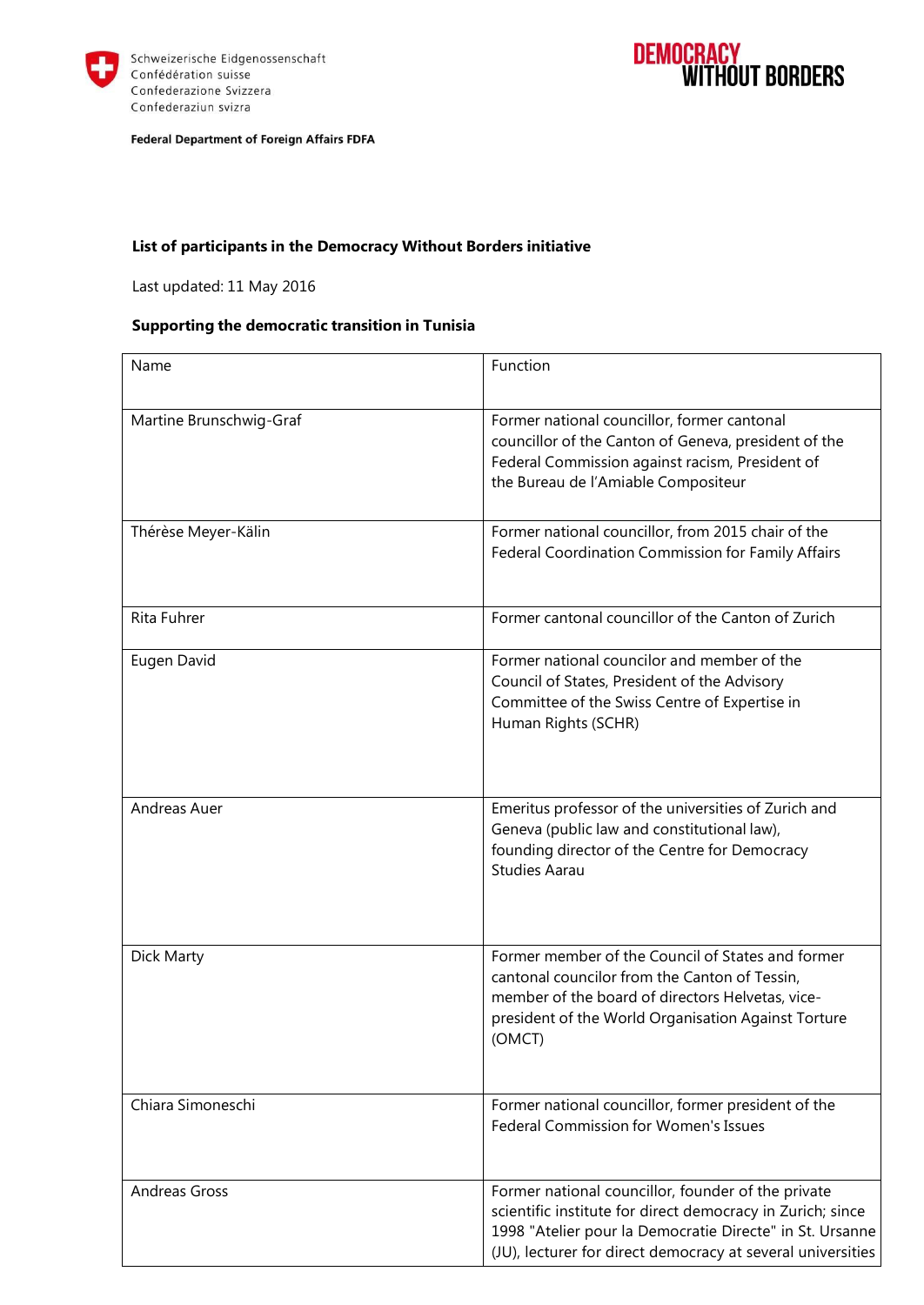# **Promotion of dual vocational education and training in Honduras and Myanmar**

| Name                  | Function                                                                                                                                                                                                                                                                                                                                                                |
|-----------------------|-------------------------------------------------------------------------------------------------------------------------------------------------------------------------------------------------------------------------------------------------------------------------------------------------------------------------------------------------------------------------|
| Rudolf Strahm         | Chair of the Swiss Federation for Adult Learning,<br>former national councillor                                                                                                                                                                                                                                                                                         |
| Peter Arbenz          | President of the Advisory Committee on<br>International Development Cooperation, former<br>president of Helvetas, former director of the Federal<br>Office for Refugees, honorary member of the<br>International Comitee of the Red Cross (ICRC)                                                                                                                        |
| Christoph Lindenmeyer | Member of the committee of the board of trustees,<br>Swisscontact, vice-president of Swissmem, chairman<br>of the board of directors, Schindler Management<br>AG, member of the committee of the board of<br>directors, Economiesuisse                                                                                                                                  |
| Hans-Jürg Fehr        | National councillor (until the end of the 2014<br>summer session), member of the Economic Affairs<br>and Taxation Committee and the Foreign Affairs<br>Committee, president of the executive board,<br>Solidar                                                                                                                                                          |
| <b>Ernst Buschor</b>  | Former cantonal councillor, former director of<br>education of the Canton of Zurich, member of the<br>management committee of the AVENIR foundation,<br>member of the advisory board, Centre for Higher<br>Education, member of the board of trustees of the<br>Jacobs foundation, the Careum foundation and the<br>International Foundation for Research in Paraplegia |
| Véronique Polito      | Secretary general of the Swiss Federation of Trade<br>Unions (SGB), Topics: primary education,<br>professional education, vocational training and<br>politics regarding academia and youth                                                                                                                                                                              |